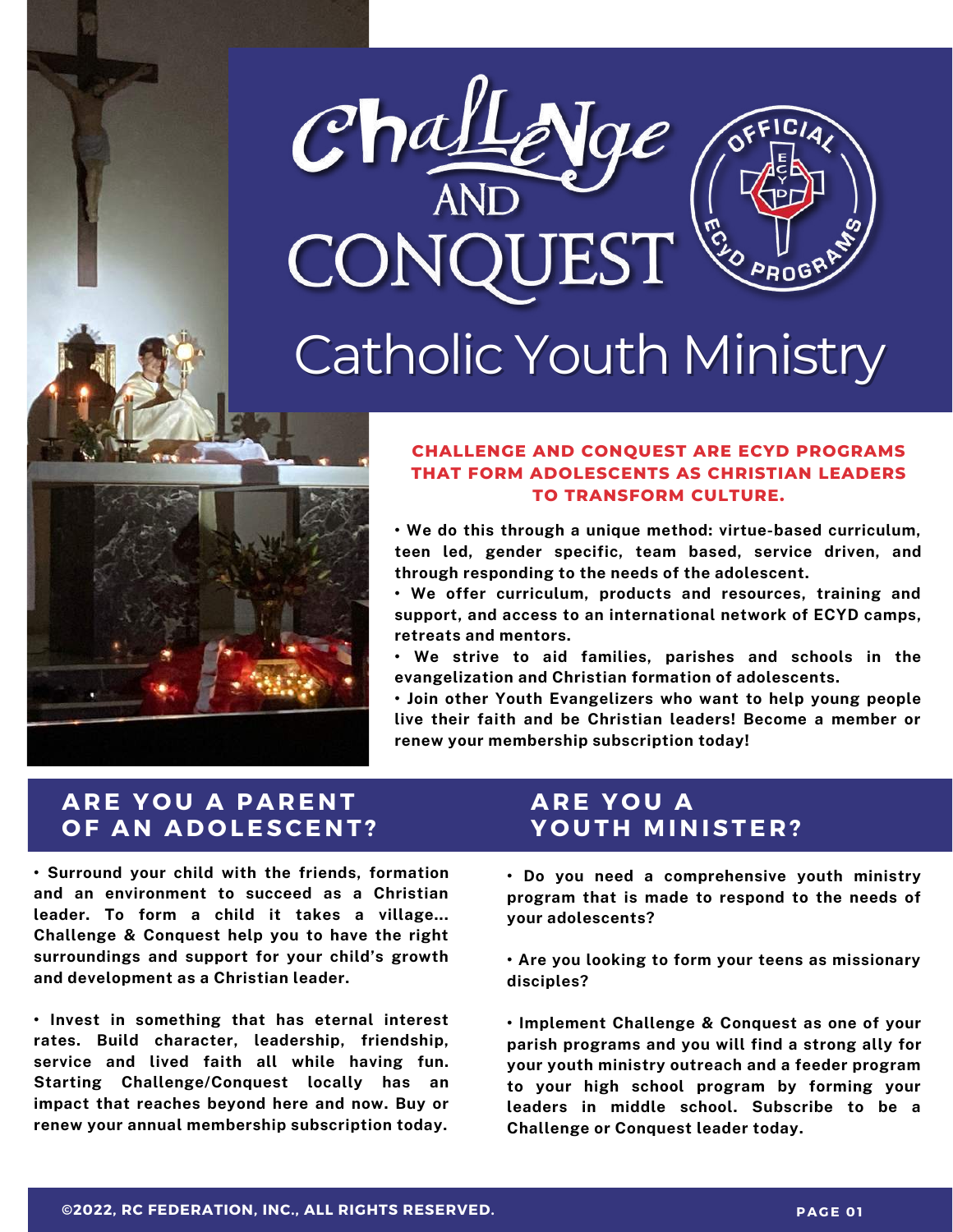# **2022-23 SUBSCRIPTION**

**Challenge Junior** *Girls Grade K-4*

**Challenge Middle School** *Girls Grade 5-8*

**Challenge High School** *Girls Grade 9-12*

**Conquest Junior** *Boys Grade K-4*

**Conquest Middle School** *Boys Grade 5-8*

**Conquest High School** *Boys Grade 9-12*

*If you are interested in running multiple programs, we want to support you in your efforts of engaging more young people. Combine any or all of the six programs. Purchase both Challenge and Conquest Programs together.*

#### **Pricing:**

\$550 **First Program** +\$100 **for every additional program**

| <b>\$550</b> | 1 Program  |
|--------------|------------|
| <b>\$650</b> | 2 Programs |
| <b>\$750</b> | 3 Programs |

- **4 Programs** \$870
- **5 Programs** \$950
- **6 Programs** \$1050

*S***ubscriptions: lasts for one year, age specific, and do not include any products.**

### **Our Six Programs: Annual Subscription Includes:**

#### **1 One Year License**

**Each program has its own License that allows you to run that program for one year and use the Challenge/Conquest brand, curriculum, and method.**

#### **2 Access to Curriculum & Resources**

**Access to the store to purchase Challenge or Conquest curriculum, curriculum tied resources and resources on our unique method.**

#### **3 Access to Resource Center**

**Access to the Online Resource Center for that age group with digital resources that are linked to the different formation activities and apostolic initiatives of the program.**

#### **4 Access to ECYD Network**

**Access to the international network of ECYD and information about ECYD Camps, retreats, and mentors in your area.**

#### **5 Training & Support**

**Training and support to be an apostle of young people via our National Trainer, who will walk with you every step of the way with tips and tools for implementing Challenge and/or Conquest.**

#### **6 Access to Coaching Calls**

**Access to quarterly group coaching calls, sharing of best practices on relevant topics and a network of other youth evangelizers.**

#### **7 Leadership Resources**

**Monthly exclusive leadership resources.**

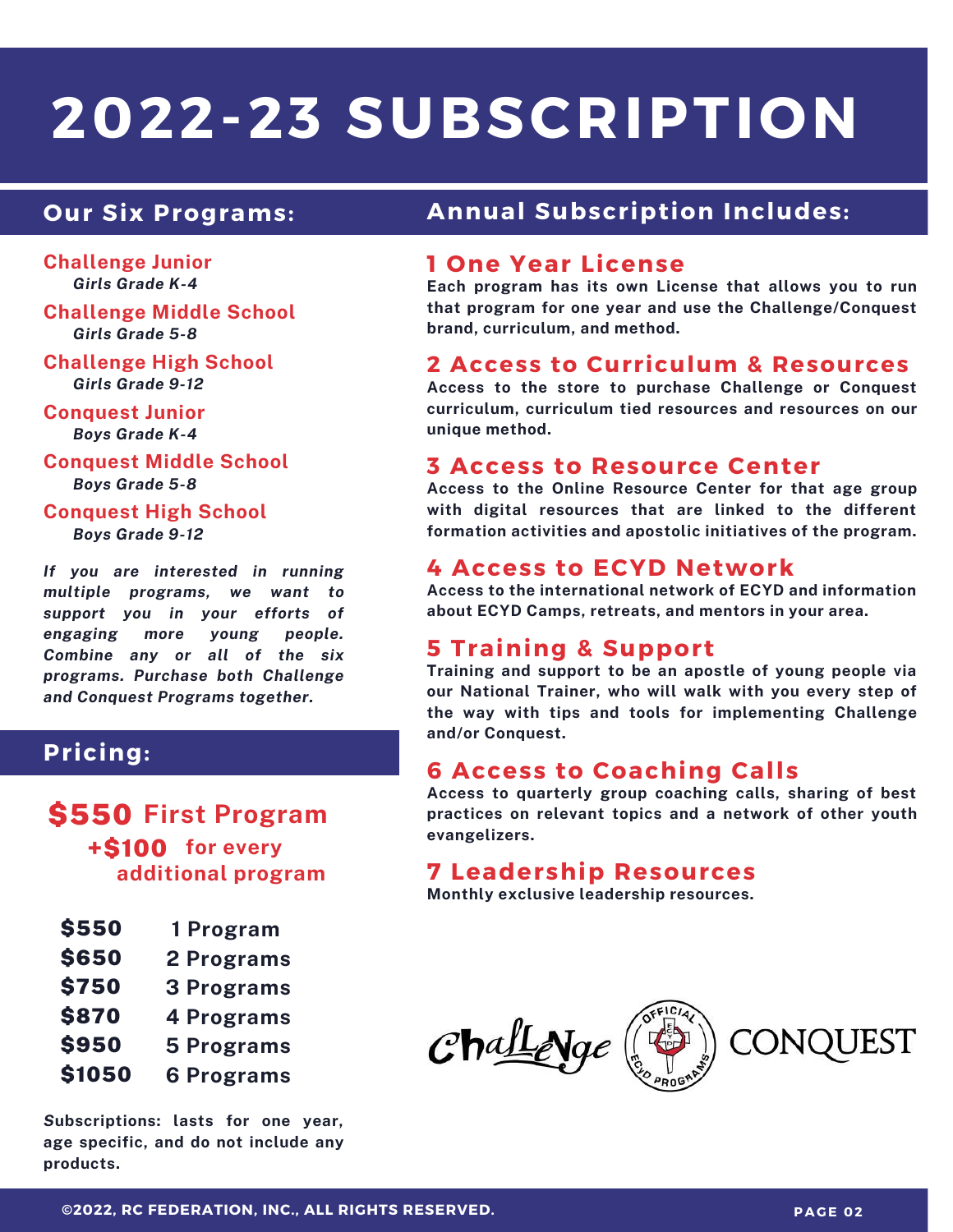## **TRAINING & SUPPORT**



New to the Program and Unsure where to Start? Are you a Veteran and need to Re-build? Struggling to Build your Adult Team? Wanting to Engage your Parish more? Issues Empowering your Teen Leaders and not sure what to do about Training them?

**Running a program with adolescents that is aimed at building missionary disciples isn't an easy task, we are here to support you in your very important mission. Please contact our Training Specialist Christina Jacobeen at:**

#### **CJacobeen@RCFed.org**

## **TRAINING OPTIONS**

## **Phone Coaching**

**One-on-one phone coaching.**

### **In Person Training**

**Schedule an on-site training event where we come to you! Trainer will be in touch to book the event and define content, schedule and pricing.** Options:

- **Day event for Adult Leadership Team,**
- **Event for Parents,**
- **Team Leader Training**
- **Cost: Training fee plus travel and Accommodation**

#### Possible topics:

- **Team leader Training: How to run a Meeting**
- **Getting Started: Challenge or Conquest Middle School**
- **Getting Started: Challenge Jr or Conquest Jr**
- **Engage Parents & form an Adult Volunteer Team**

## **Virtual Training**

- **Schedule a Virtual Group Webinar with a trainer. A one hour personalized webinar for your adult volunteer team or your team leaders.**
- **Ideas for Topics: How to run an apostolic project, how to engage parents, adult leader roles and responsibilities.**
- **Longer virtual training event or a virtual training series available upon request.**

### **Group Coaching Calls**

**Join other Club Presidents and Adult Leaders sharing best practices from the comfort of your own home. Bringing leaders together from across the U.S. and Canada, these zoom calls will assist you in seeing where you are and where you want to go.**

#### Topics include:

- **Help! I am a new Adult Leader;**
- **Importance of letting Teens Lead;**
- **and much more!**

**These calls are included in your annual subscription and happen quarterly, details are found on the online training and support page and in our monthly exclusive leadership resource.**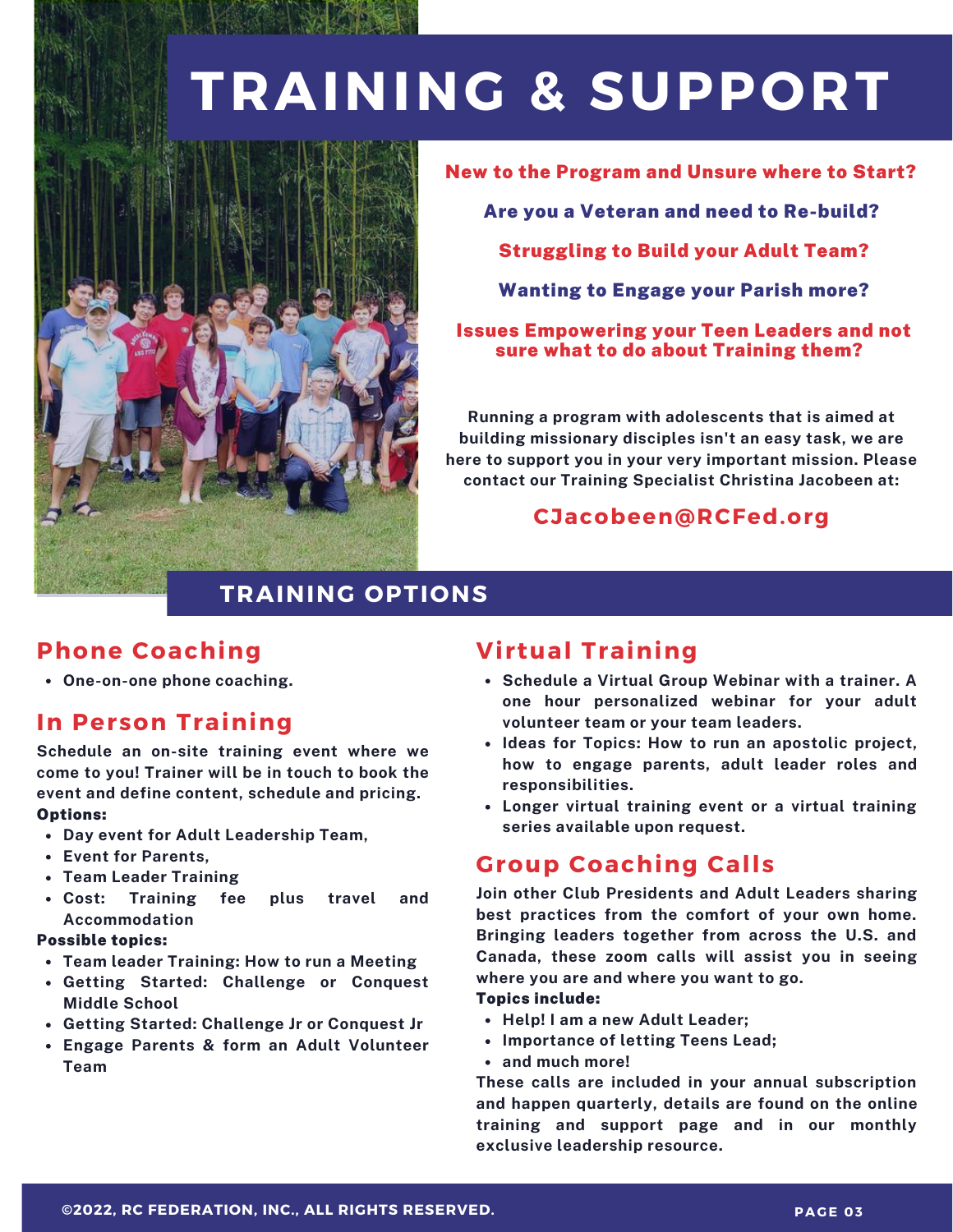## **PRODUCTS**

## **Curriculum**

### **Team Leader Guidebooks**

- **There are 3 Series for each Age group, 4 books in each series.**
- **The Middle School Program offers two different curriculum book sets: Grade 5/6 & Grade 7/8**
- **The Team Leader Guidebooks should be purchased for the Team Leaders who will be running the Middle School & High School programs. These books are purchased in addition to the annual subscription fee and we recommend to buy enough so every Team Leader can have their own book.**

## **Each Guidebook Contains**

- **1 Apostolic Service Project & 1 Main Virtue.**
- **31 weeks of Age Specific Curriculum.**
- **Weekly formative activities that help adolescents live virtuously in their daily realities.**
- **A call for young men and women to live as Christian Leaders.**
- **Weekly Theme, Saint, Game, Gospel, activities and more…**

## **Middle School & High School Team Leader Guidebook**

\$ 25.95 **(1 set)**

**Advent/Lent Team Leader Guidebook** \$ 8.95

## **Merchandise**





**©2022, RC FEDERATION, INC., ALL RIGHTS RESERVED. PAG E 0 4**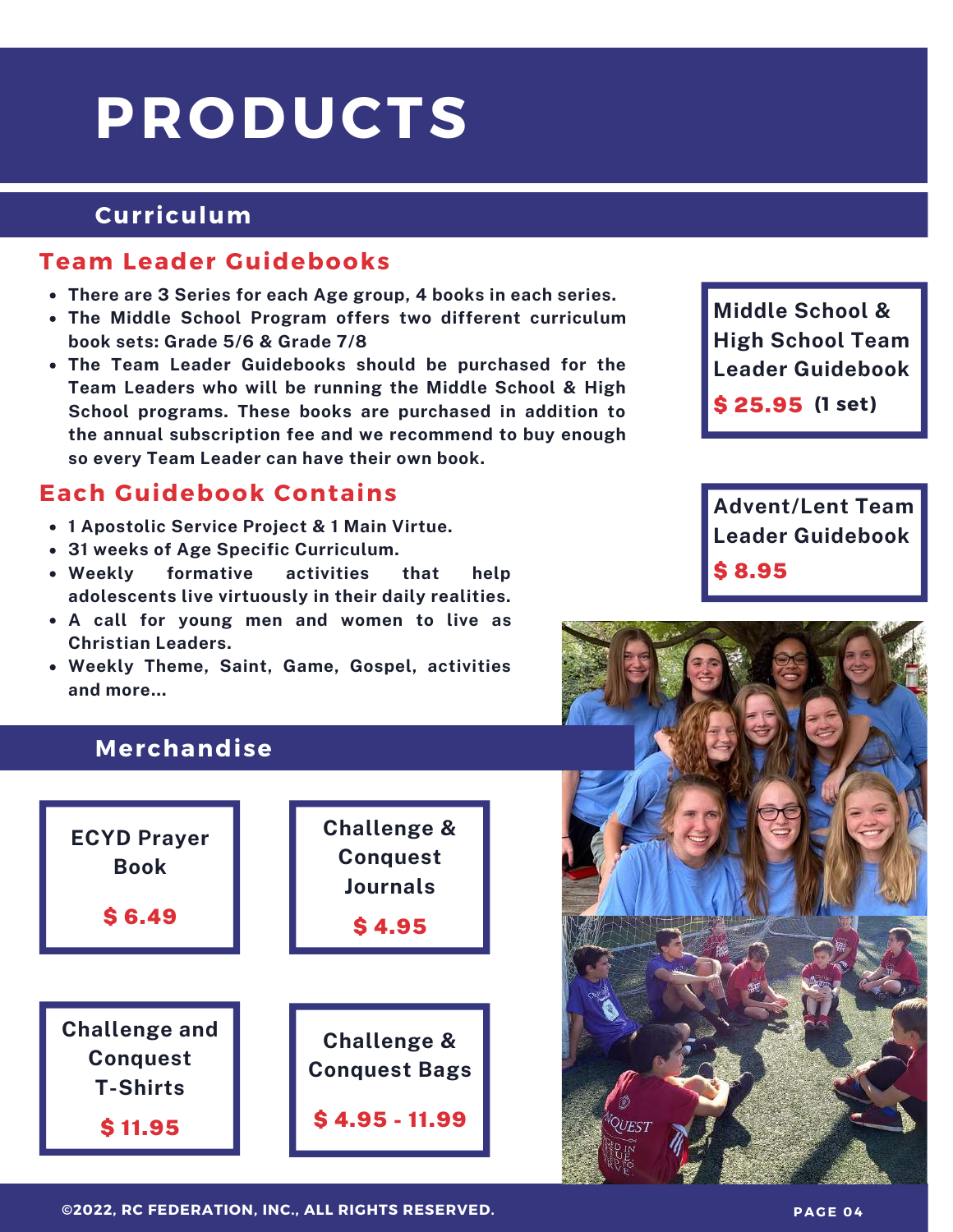

### **Online Resources**

**The Resource Centers have all the games and handouts that complete the Team Leader Guidebooks, as well as all videos for each weekly meeting. The meeting guides and project resources can also be found on the Resource Center.**

**The Challenge and Conquest websites have many pages with explanations of the curriculum, free downloads and helpful resources but the curriculum and program are not complete unless you access the online resource centers for team leaders and adult leaders.**

#### **Junior Products**

- **The Junior program is made to match the developmental needs of early elementary and assist them in learning and applying the basic truths of a virtuous life and what it means to be a man or woman in Jesus.**
- **There are 3 series of curriculum for both Challenge and Conquest Junior.**
- **Each Curriculum book contains 5 virtues with formative activities, saint stories, and games to help the virtue become something real and accessible to their age.**
- **The Junior Guidebooks should be purchased for the Leaders who will be running the Junior program. These books are purchased in addition to the annual subscription fee and we recommend to buy enough for all your Leaders.**



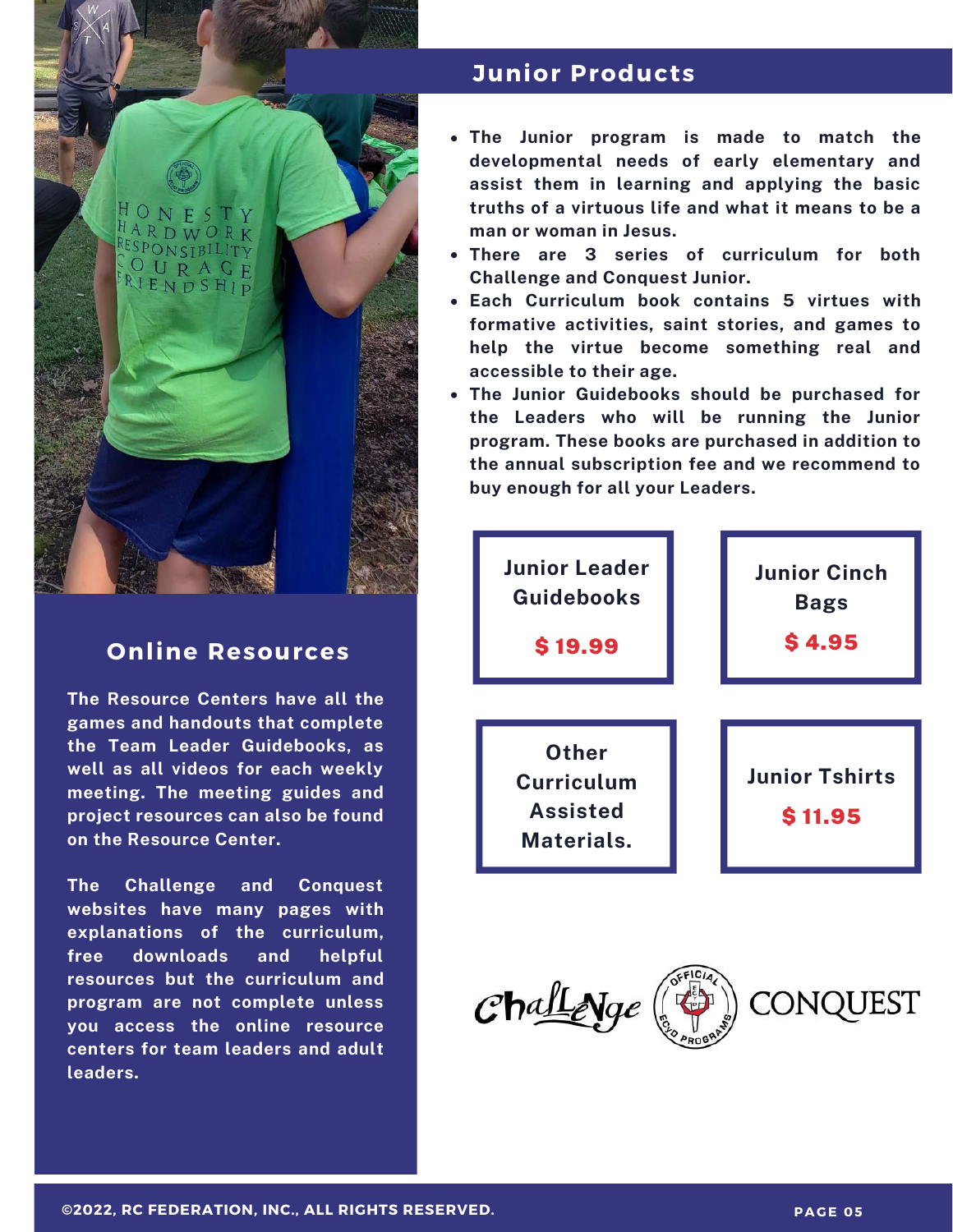# **ECYD**

**ECYD is Regnum Christi's youth organization and is an international Catholic association of adolescents who make a pledge of friendship with Christ and with each other to build up a new world according to the Gospel. ECYD offers various programs around the world for the formation and apostolate of adolescents including the Challenge and Conquest programs in the United States and Canada. Challenge and Conquest can become platforms for young people to get to know ECYD and to live out the elements of ECYD life as a way of living out their Catholic faith.**

#### Challenge and Conquest are ECYD programs to help in the formation of adolescents as Christian leaders to transform culture.

**We want to help you accompany your ECYD adolescents through Challenge and Conquest. We know it isn't easy to help in the formation of young apostles, but we want to support your efforts with an additional discount on all of the products on our store!**

### **ECYD DISCOUNT**

#### Are you part of the ECYD Network? **This discount is for you!**

**We are offering a discount for all the items on the Challenge/Conquest store for those clubs who are helping young people grow through ECYD. Find out more about ECYD: [ECYD.org](https://www.ecyd.org/) and about Regnum Christi: [RegnumChristi.org](https://www.regnumchristi.org/en/)**

## **How to Qualify for the ECYD Discount**

- **Download the ECYD Discount Application Form when you are buying** 1. **your subscription.**
- **Determine which stage of the ECYD Discount your club is living and** 2. **fill out the application.**
- **Contact your local ECYD Director to initial and verify your application** 3.
- **Send in your application and get your coupon code that will work on** 4. **the store all year long!**

**Are you just starting and want to learn more about ECYD? We have a discount for you too!**